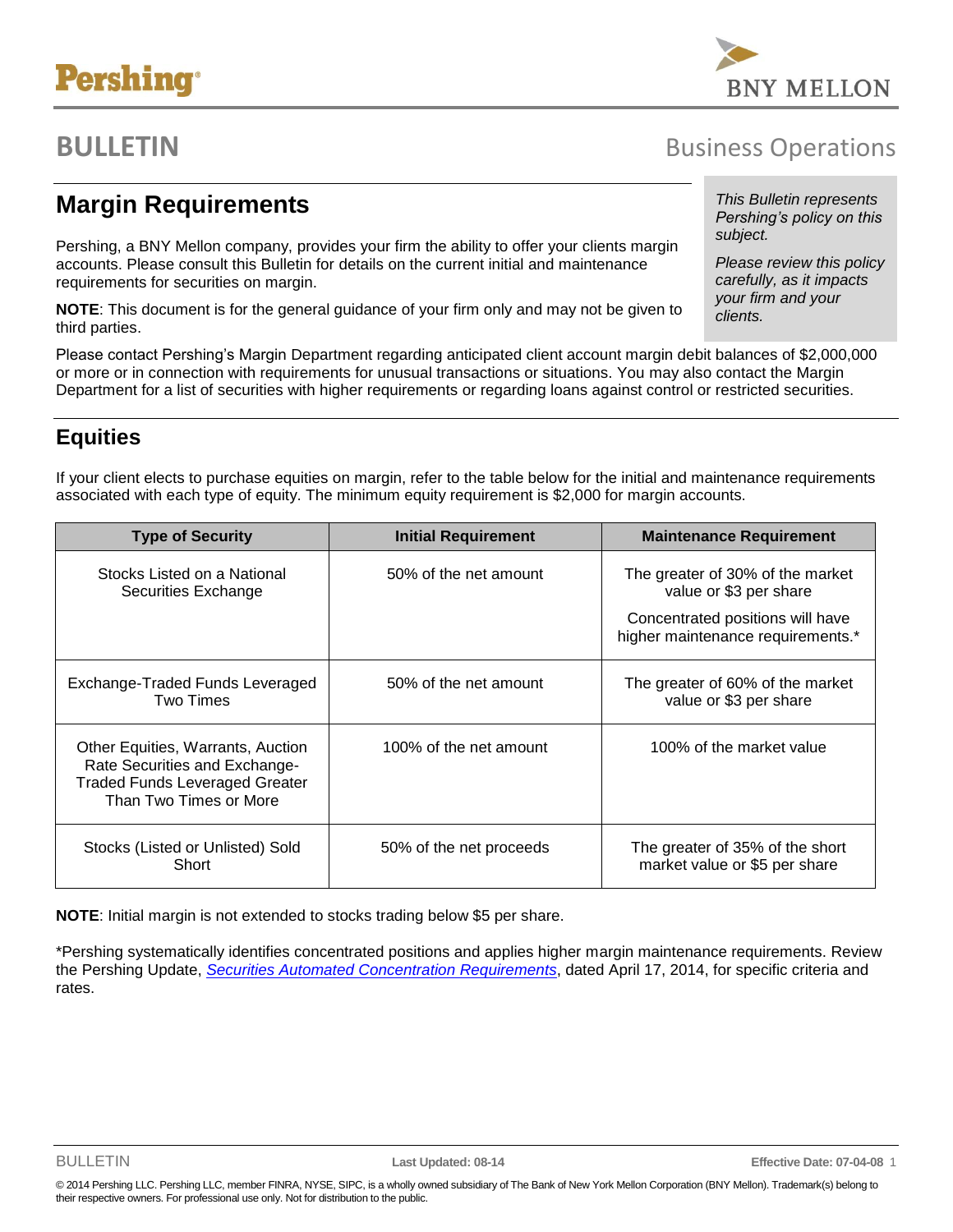

### **Mutual Funds and Unit Investment Trusts (UITs)**

Mutual fund and UIT purchases must be made in the cash account and paid in full. They become eligible for margin 30 days after settlement date or payment date, whichever comes later.

| <b>Type of Security</b>         | <b>Initial Requirement</b>                                                        | <b>Maintenance Requirement</b>                             |
|---------------------------------|-----------------------------------------------------------------------------------|------------------------------------------------------------|
| <b>Mutual Funds</b><br>and UITs | 50% of the market value, provided<br>the holding period described above<br>is met | The greater of 30% of the market<br>value or \$3 per share |

**NOTE**: Initial margin is not extended to mutual funds and UITs trading below \$5 per share.

#### **When-Issued Securities**

If your client elects to purchase when-issued securities in a cash account, refer to the table below for the initial and maintenance requirements.

| <b>Type of Security</b>       | <b>Initial Requirement</b>                                                                      | <b>Maintenance Requirement</b>                                                                    |
|-------------------------------|-------------------------------------------------------------------------------------------------|---------------------------------------------------------------------------------------------------|
| <b>When-Issued Securities</b> | The greater of 25% of the net amount<br>or \$2,000, but not to exceed 100% of<br>the net amount | The greater of 25% of the net amount<br>or \$2,000, but not to exceed 100% of<br>the market value |

**NOTE:** When-Issued securities purchased in a margin account have the same initial and maintenance requirements as issued securities.

#### **Fixed Income Securities**

If your client elects to purchase fixed income securities on margin, refer to the table below for the initial and maintenance requirements.

| <b>Type of Security</b>                  | <b>Initial Requirement</b> | <b>Maintenance Requirement</b> |
|------------------------------------------|----------------------------|--------------------------------|
| Convertible Corporate Bonds              |                            |                                |
| Listed on a National Securities Exchange | 50% of the net amount      | 30% of the market value        |
| Convertible Bonds Sold Short             | 50% of the net amount      | 35% of the market value        |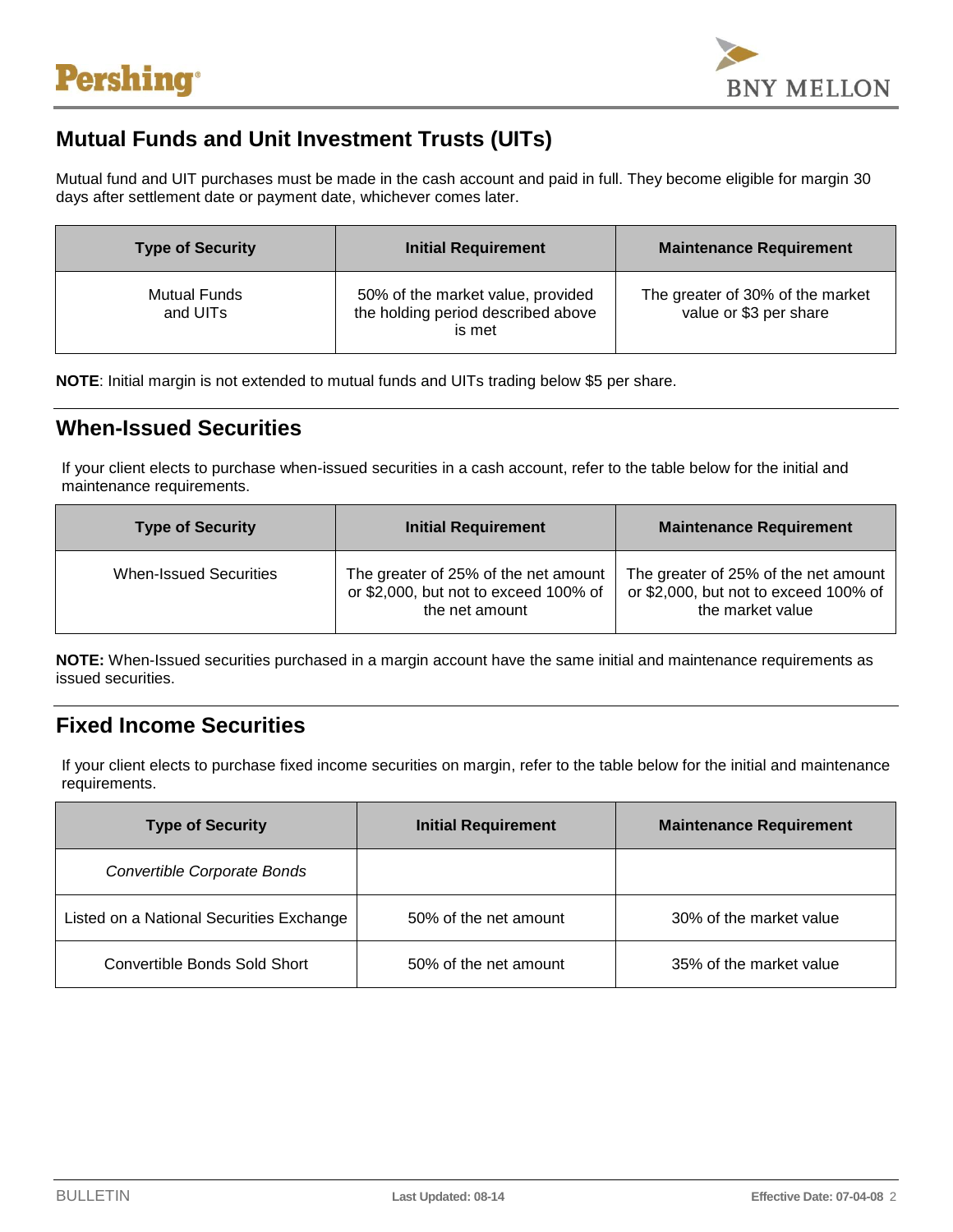

## **Fixed Income Securities (continued)**

| <b>Type of Security</b>                                                                                                                   | <b>Initial Requirement</b>                                        | <b>Maintenance Requirement</b>                                                                                                                                                                                                                                                                                                            |
|-------------------------------------------------------------------------------------------------------------------------------------------|-------------------------------------------------------------------|-------------------------------------------------------------------------------------------------------------------------------------------------------------------------------------------------------------------------------------------------------------------------------------------------------------------------------------------|
| Non-Convertible-Corporate Bonds                                                                                                           |                                                                   |                                                                                                                                                                                                                                                                                                                                           |
| Interest-Paying Corporate Bonds (Rated<br>No Lower Than BAA3 by Moody's or<br>BBB- by Standard & Poor's <sup>®</sup> [S&P <sup>®</sup> ]) | 30% of the net amount                                             | 25% of the market value<br>Concentrated positions will have<br>higher maintenance requirements.*                                                                                                                                                                                                                                          |
| <b>Corporate Bonds Sold Short</b>                                                                                                         | 35% of the net amount                                             | 35% of the market value                                                                                                                                                                                                                                                                                                                   |
| Zero-Coupon Bonds (Rated No Lower<br>Than BAA3 by Moody's or BBB- by S&P)                                                                 | The greater of 30% of the net<br>amount or 10% of the face amount | The greater of 25% of the market<br>value or 10% of the face amount                                                                                                                                                                                                                                                                       |
| <b>Municipal Bonds</b>                                                                                                                    |                                                                   |                                                                                                                                                                                                                                                                                                                                           |
| Interest-Paying Municipal Bonds (Rated<br>No Lower Than BAA3 by Moody's or<br>BBB- by S&P)                                                | 30% of the net amount                                             | 25% of the market value<br>Concentrated positions will have<br>higher maintenance requirements.*                                                                                                                                                                                                                                          |
| Municipal Zero-Coupon Bonds (Rated<br>No Lower Than BAA3 by Moody's or<br>BBB- by S&P)                                                    | The greater of 30% of the net<br>amount or 10% of the face amount | The greater of 25% of the market<br>value or 10% of the face amount                                                                                                                                                                                                                                                                       |
| Auction Rate Securities Backed by Fixed<br><b>Income Products</b>                                                                         | 100% of the net amount                                            | 100% of the net amount                                                                                                                                                                                                                                                                                                                    |
| <b>Government Securities</b>                                                                                                              |                                                                   |                                                                                                                                                                                                                                                                                                                                           |
| U.S. Government Direct Obligations<br>(Bills, Notes, Bonds)                                                                               | 10% of the net amount                                             | 8% of the market value if<br>20 years to maturity<br>7% of the market value if<br>10 years to maturity<br>6% of the market value if<br>five years to maturity<br>5% of the market value if<br>three years to maturity<br>4% of the market value if<br>one year to maturity<br>3% of the market value<br>if less than one year to maturity |

\*Pershing systematically identifies concentrated positions and applies higher margin maintenance requirements. Review the Pershing Update, *[Securities Automated Concentration Requirements](http://www.pershing.com/email/pdf/U-AutoConcentrationReqs-20140417.pdf)*, dated April 17, 2014, for specific criteria and rates.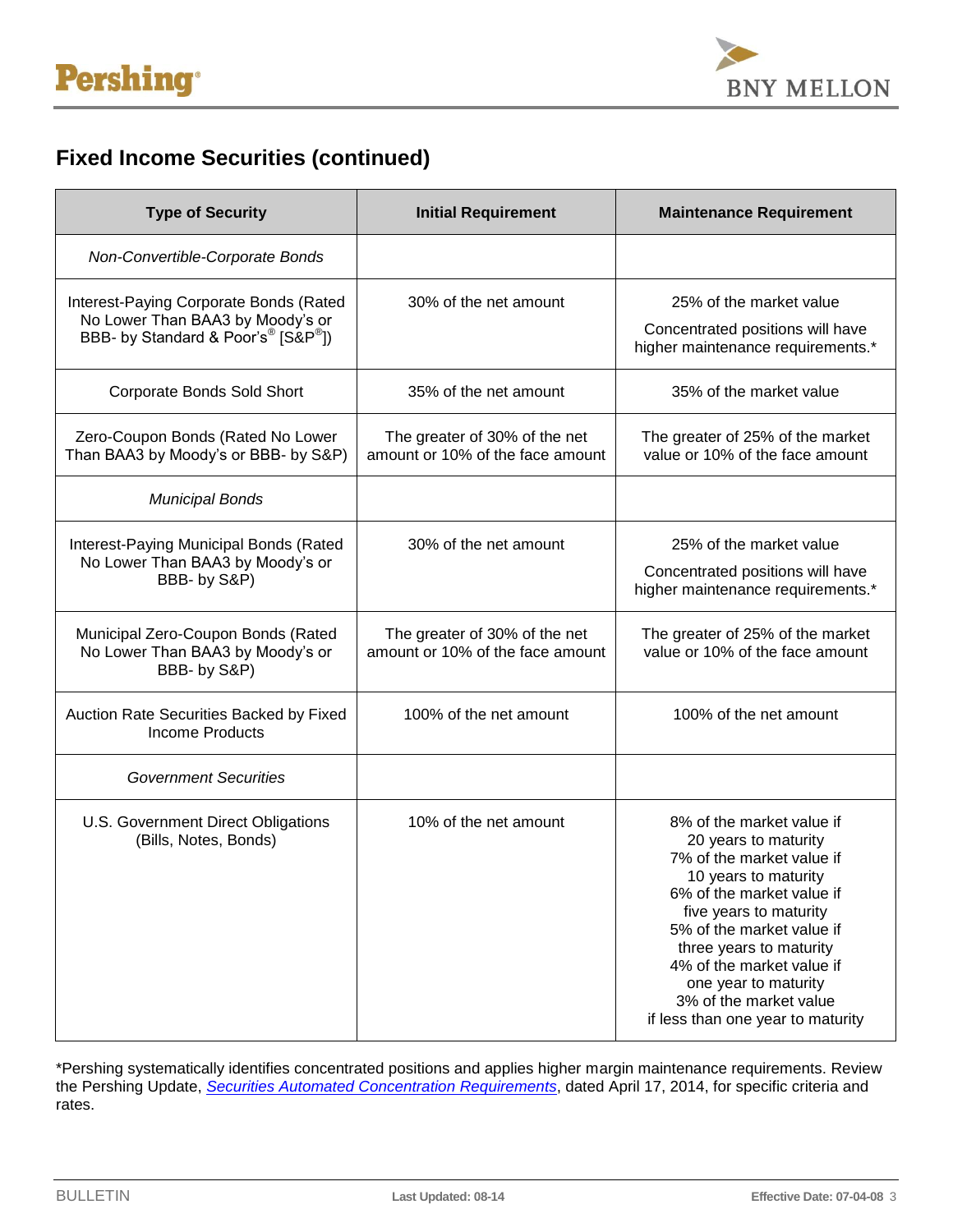

## **Fixed Income Securities (continued)**

| <b>Type of Security</b>                                                                                                                                              | <b>Initial Requirement</b> | <b>Maintenance Requirement</b>                                                                                                                                                                                                                                                                                                            |
|----------------------------------------------------------------------------------------------------------------------------------------------------------------------|----------------------------|-------------------------------------------------------------------------------------------------------------------------------------------------------------------------------------------------------------------------------------------------------------------------------------------------------------------------------------------|
| U.S. Government Agency and<br>Pass-Through Bonds (Such as<br>Government National Mortgage<br>Association [GNMA] and Federal<br>National Mortgage Association [FNMA]) | 15% of the net amount      | 10% of the market value                                                                                                                                                                                                                                                                                                                   |
| U.S. Government Agency Bonds Sold<br>Short                                                                                                                           | 15% of the net amount      | 10% of the market value                                                                                                                                                                                                                                                                                                                   |
| U.S. Government Zero-Coupon Bonds                                                                                                                                    | 10% of the face amount     | The greater of 7% of the market value<br>or 7% of the face amount                                                                                                                                                                                                                                                                         |
| U.S. Government Bonds Sold Short                                                                                                                                     | 10% of the net amount      | 8% of the market value if<br>20 years to maturity<br>7% of the market value if<br>10 years to maturity<br>6% of the market value if<br>five years to maturity<br>5% of the market value if<br>three years to maturity<br>4% of the market value if<br>one year to maturity<br>3% of the market value<br>if less than one year to maturity |
| <b>Other Bonds</b>                                                                                                                                                   | 100% of the net amount     | 100% of the market value                                                                                                                                                                                                                                                                                                                  |

**NOTE**: Interest-paying bonds trading below \$40 per bond and zero-coupon bonds trading below \$10 per bond are not marginable and have 100% initial and maintenance requirements.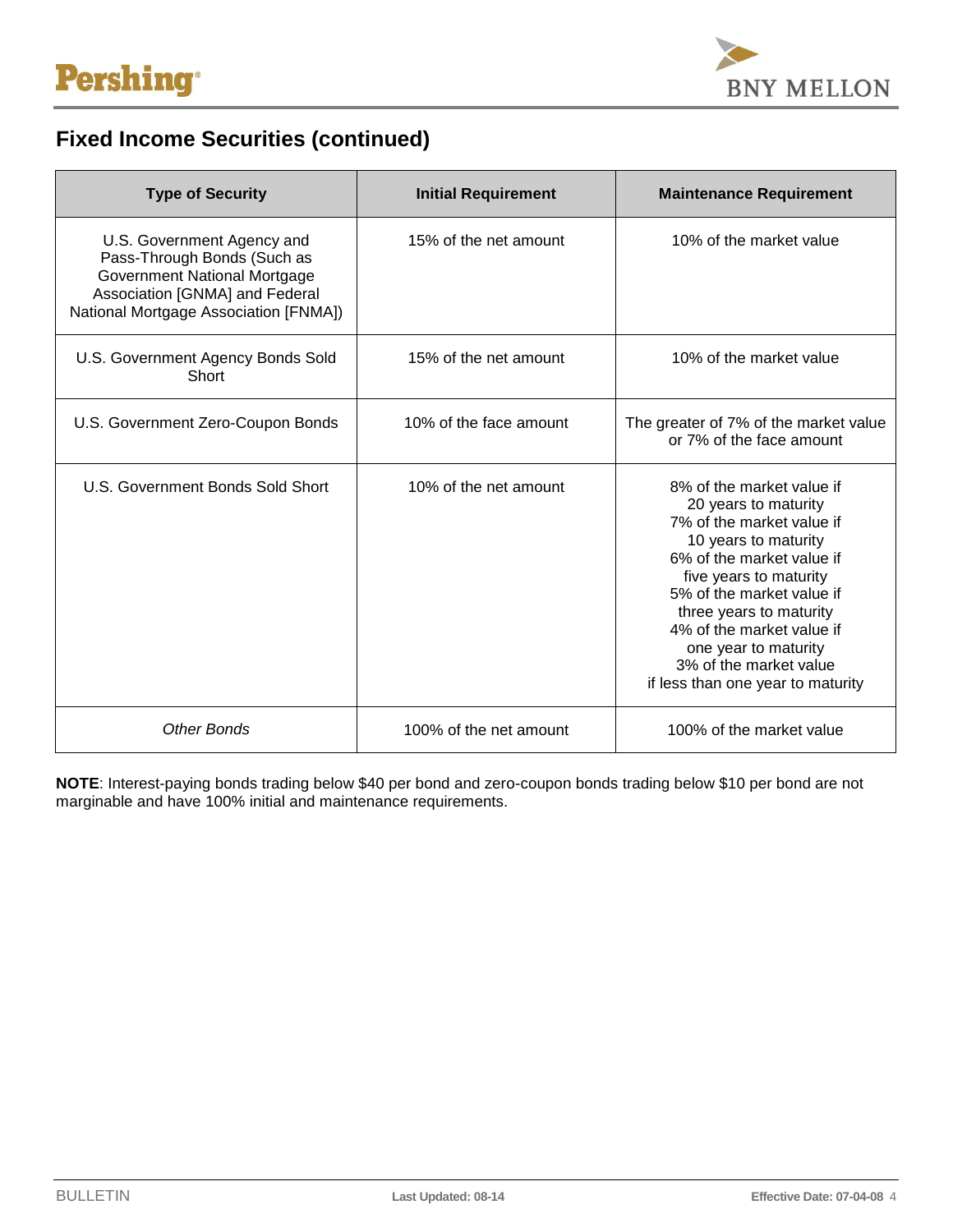

## **Options and Option Strategies**

No account is permitted to execute a straddle, spread or uncovered ("naked") option transaction without the required margin in the account, including minimum equity of \$10,000. Refer to the table below for the initial and maintenance requirements for option transactions.

| <b>Option</b><br><b>Transactions</b>           | <b>Initial and Maintenance Requirements</b>                                                                                                                                                                                                                                                                                                                        |
|------------------------------------------------|--------------------------------------------------------------------------------------------------------------------------------------------------------------------------------------------------------------------------------------------------------------------------------------------------------------------------------------------------------------------|
| Long Purchases                                 | Payment must be made in full. During the current expiration cycle, sufficient equity must be in<br>the account before the trade is executed. The cycle begins on the Monday following the prior<br>month's expiration date.                                                                                                                                        |
| Spreads on<br>European-style<br><b>Options</b> | Spreads are not permitted on European-style options unless both sides expire at the same<br>time.                                                                                                                                                                                                                                                                  |
| <b>Debit Spreads</b>                           | The net premium difference must be paid in full, and a minimum equity of \$10,000 is required.                                                                                                                                                                                                                                                                     |
| <b>Credit Spreads</b>                          | The requirement is the greater of 100% of the strike price differential or \$10,000 minimum<br>equity.                                                                                                                                                                                                                                                             |
| <b>Complex Spreads</b>                         | A complex spread must adhere to the following criteria:                                                                                                                                                                                                                                                                                                            |
|                                                | (1) All option contracts must have the same underlying security or index.                                                                                                                                                                                                                                                                                          |
|                                                | (2) All option contracts must be either all American-style or all European-style.                                                                                                                                                                                                                                                                                  |
|                                                | (3) All option contracts must be listed.                                                                                                                                                                                                                                                                                                                           |
|                                                | (4) The aggregate underlying contract value of "long" versus "short" contracts within option<br>type(s) must be equal.                                                                                                                                                                                                                                             |
|                                                | (5) For complex spreads with American-style options, the "short" options must expire on or<br>before the expiration date of the "long" options.                                                                                                                                                                                                                    |
|                                                | (6) For complex spreads with European-style options, all options must have the same<br>expiration date.                                                                                                                                                                                                                                                            |
|                                                | The requirement is the maximum potential loss determined by computing the intrinsic value of<br>the options at price points for the underlying security or index that are set to correspond to<br>every exercise price present in the spread. The intrinsic values are netted at each price point,<br>and the maximum potential loss is the greatest loss, if any. |
|                                                | A minimum equity of \$10,000 is required.                                                                                                                                                                                                                                                                                                                          |
|                                                |                                                                                                                                                                                                                                                                                                                                                                    |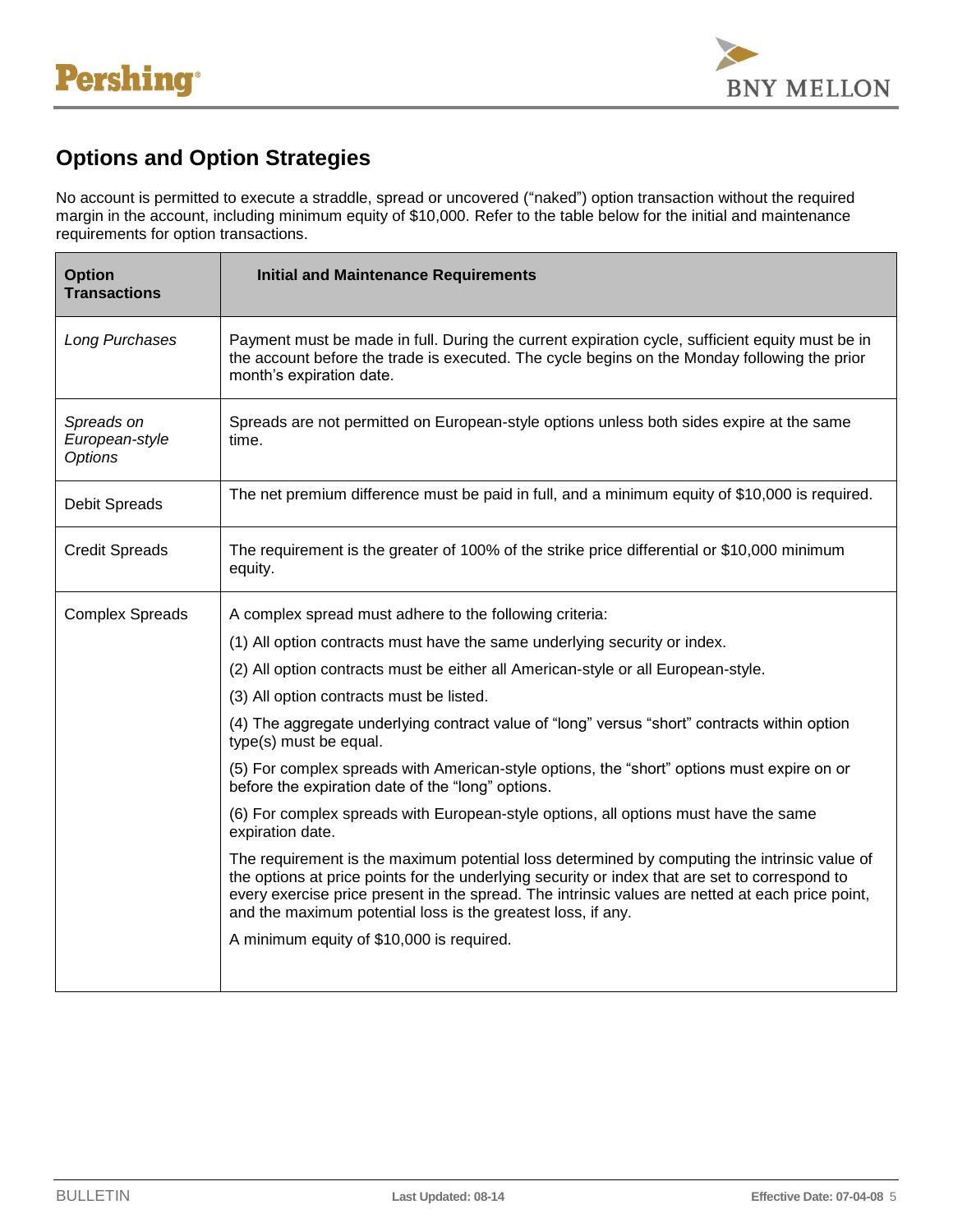

## **Options and Option Strategies (continued)**

| <b>Option Transactions</b>                                                                     | <b>Initial and Maintenance Requirements</b>                                                                                                                                                                                                                            |
|------------------------------------------------------------------------------------------------|------------------------------------------------------------------------------------------------------------------------------------------------------------------------------------------------------------------------------------------------------------------------|
| <b>Uncovered Options</b>                                                                       | The initial and maintenance requirements are the greater of the following three:                                                                                                                                                                                       |
| <b>Listed Equity/Narrow</b><br>and Broad-Based                                                 | 1. The premium plus 30% of the market value of the underlying security, adjusted<br>for the out-of-money amount,                                                                                                                                                       |
| <b>Index Options</b>                                                                           | 2. But not less than:                                                                                                                                                                                                                                                  |
|                                                                                                | a. For Calls: 15% of the market value of the underlying security plus the<br>premium                                                                                                                                                                                   |
|                                                                                                | b. For Puts: 15% of the assignment value plus the premium                                                                                                                                                                                                              |
|                                                                                                | <b>OR</b>                                                                                                                                                                                                                                                              |
|                                                                                                | 3.<br>The Pershing minimum requirement per contract:                                                                                                                                                                                                                   |
|                                                                                                | a. For Calls: If the underlying security is currently less than \$50 per share,<br>the minimum is \$1,000 per contract. If the underlying security is currently<br>more than \$50 per share, the minimum is \$2,000 per contract.                                      |
|                                                                                                | b. For Puts: If the strike price is less than \$50 per share, the minimum is<br>\$1,000 per contract. If the strike price is more than \$50 per share, the<br>minimum is \$2,000 per contract. This requirement should not exceed<br>100% of the put assignment value. |
| <b>Listed Equity/Narrow</b><br>and Broad-Based<br><b>Based Leveraged</b><br><b>ETF Options</b> | Uncovered Option requirements based on 2x, 2.5x and 3x leveraged ETFs will have<br>their percentage requirement increased by the leverage multiplier for that underlying<br>ETF.                                                                                       |
| <b>Straddles</b>                                                                               | The requirement is the greater of the requirement on the put or call, plus the premium on<br>the other side.                                                                                                                                                           |
| Collars                                                                                        | The initial requirement on the underlying security is 50% of the purchase amount,<br>1.<br>plus or minus the net option premiums.                                                                                                                                      |
|                                                                                                | The maintenance requirement for the underlying security is the lesser of 10<br>2.<br>percent of the aggregate exercise price of the put plus the put "out-of-the-money"<br>amount, or 25 percent of the call aggregate exercise price.                                 |
| Covered Leaps (with<br>an expiration period<br>greater than nine<br>months)                    | 100% of the difference between the intrinsic value and the long-term equity anticipation<br>(LEAP) security market value.                                                                                                                                              |
| All Other Options                                                                              | Contact Pershing's Margin Department.                                                                                                                                                                                                                                  |